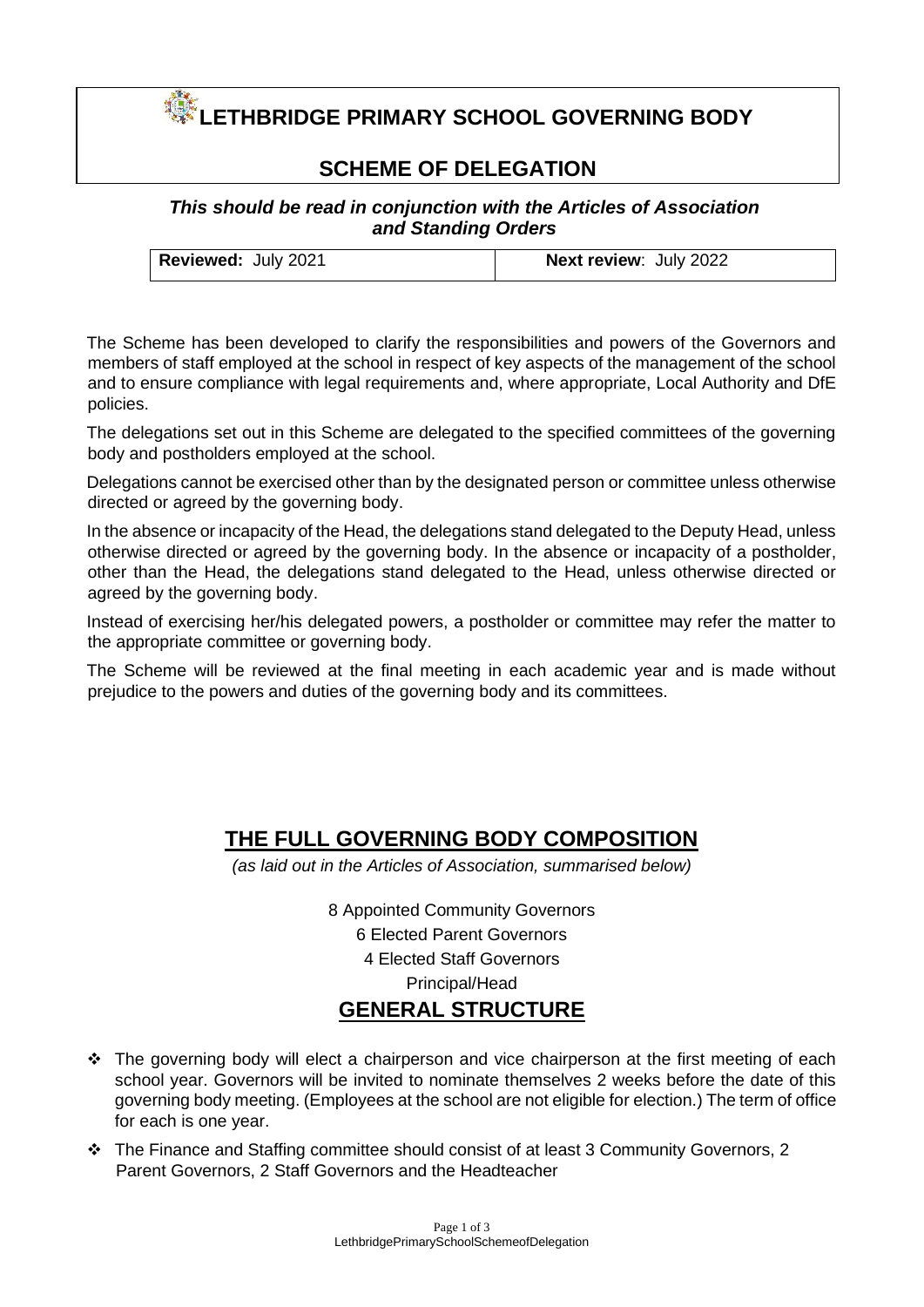- ❖ The Finance and Staffing committee should elect a chairperson at their first meeting of each school year. The term of office is one year. A vice-chair may also be elected.
- $\div$  The quorum for a committee meeting shall be 50% of its members, which must be at least three member governors.
- ❖ Seven days notice should be given of any committee meetings.
- ❖ The governing body should appoint clerks to all committees. All committees must be clerked by one of their members or by an appointed clerk (not the Head).
- ❖ Names of governors and others present should be recorded.
- $\div$  Committee minutes must be signed as approved by the chair of the committee.
- ❖ Copies of committee minutes should be circulated to all members of the governing body.
- ❖ Any member of the governing body may attend the meeting of any committee in a non-voting capacity.
- ❖ Only governors have the right to vote at committee meetings.
- ❖ No vote may be taken unless the majority of members present are members of the governing body.
- $\div$  The governing body and/or its committees may set up a working party to deal with specific matters. The working party has no delegated decision-making power and must report its findings back to the relevant committee or the full governing body as appropriate.

## **COMMITTEE'S TERMS OF REFERENCE**

The F+S committee has delegated powers of decision making on policy matters relating to the specific areas of school organisation. Each committee is accountable to the full governing body and should report to them via formal minutes of meetings.

| Title of committee:         | <b>FINANCE &amp; STAFFING COMMITTEE</b>                                   |
|-----------------------------|---------------------------------------------------------------------------|
| Composition and membership: | Seven Governors (minimum)<br>Head<br>School Business Manager (non voting) |
| Quorum:                     | 50% or at least three members of the committee                            |
| Chair:                      | Elected non-staff Governor                                                |
| Frequency of meetings:      | Four times a year                                                         |
| Minutes:                    | <b>Appointed Clerk</b>                                                    |

*Areas of responsibility and delegated decision making powers:* To receive and monitor regular financial reports, make any